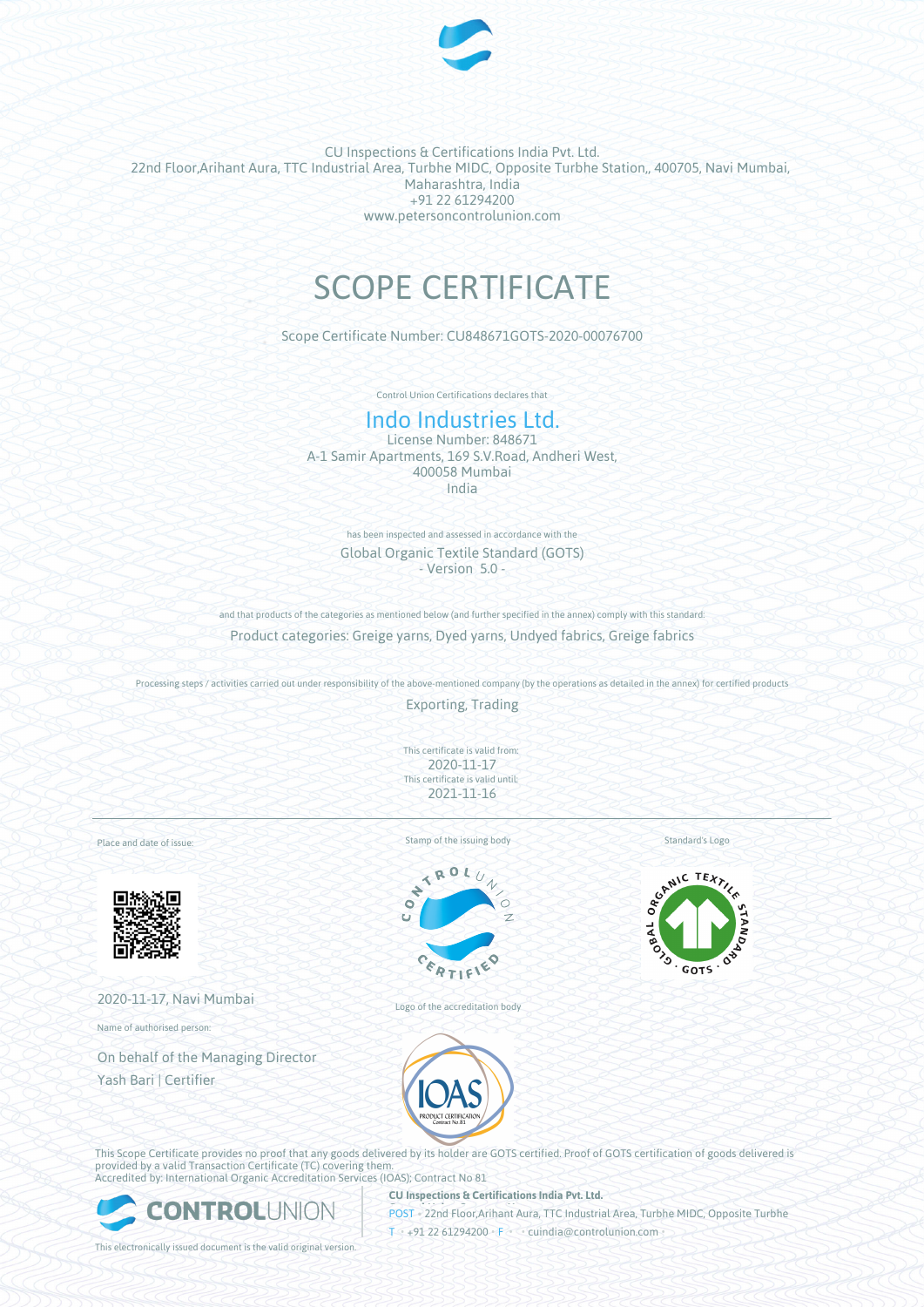

#### CU Inspections & Certifications India Pvt. Ltd. 22nd Floor,Arihant Aura, TTC Industrial Area, Turbhe MIDC, Opposite Turbhe Station,, 400705, Navi Mumbai, Maharashtra, India +91 22 61294200 www.petersoncontrolunion.com

#### **Indo Industries Ltd. Global Organic Textile Standard (GOTS)**

Products Annex to certificate no. CU848671GOTS-2020-00076700

In specific the certificate covers the following products:

| <b>Product category</b><br><b>Product details</b> |                 | <b>Material composition</b>                                             | Label grade |  |
|---------------------------------------------------|-----------------|-------------------------------------------------------------------------|-------------|--|
| Dyed yarns                                        | Combed yarns    | 100.0% Organic Cotton                                                   | Organic     |  |
| Dyed yarns                                        | Combed yarns    | 100.0% Organic Cotton                                                   | Organic     |  |
| Greige fabrics                                    | Knitted fabrics | 100.0% Organic Cotton                                                   | Organic     |  |
| Greige fabrics                                    | Knitted fabrics | Organic<br>5.0% Conventional Elastane (Spandex)<br>95.0% Organic Cotton |             |  |
| Greige fabrics                                    | Woven fabrics   | Organic<br>100.0% Organic Cotton                                        |             |  |
| Greige yarns                                      | Carded yarns    | 100.0% Organic Cotton                                                   | Organic     |  |
| Greige yarns                                      | Combed yarns    | Organic<br>100.0% Organic Cotton                                        |             |  |
| Greige yarns                                      | Combed yarns    | Organic<br>100.0% Organic Cotton                                        |             |  |
| Greige yarns                                      | Open-end yarns  | Organic<br>100.0% Organic Cotton                                        |             |  |
| <b>Undyed fabrics</b>                             | Knitted fabrics | Organic<br>100.0% Organic Cotton                                        |             |  |
| Undyed fabrics                                    | Knitted fabrics | Organic<br>95.0% Organic Cotton<br>5.0% Conventional Elastane (Spandex) |             |  |

#### Place and date of issue:



2020-11-17, Navi Mumbai

Name of authorised person:

On behalf of the Managing Director Yash Bari | Certifier







Standard's logo

Logo of the accreditation body